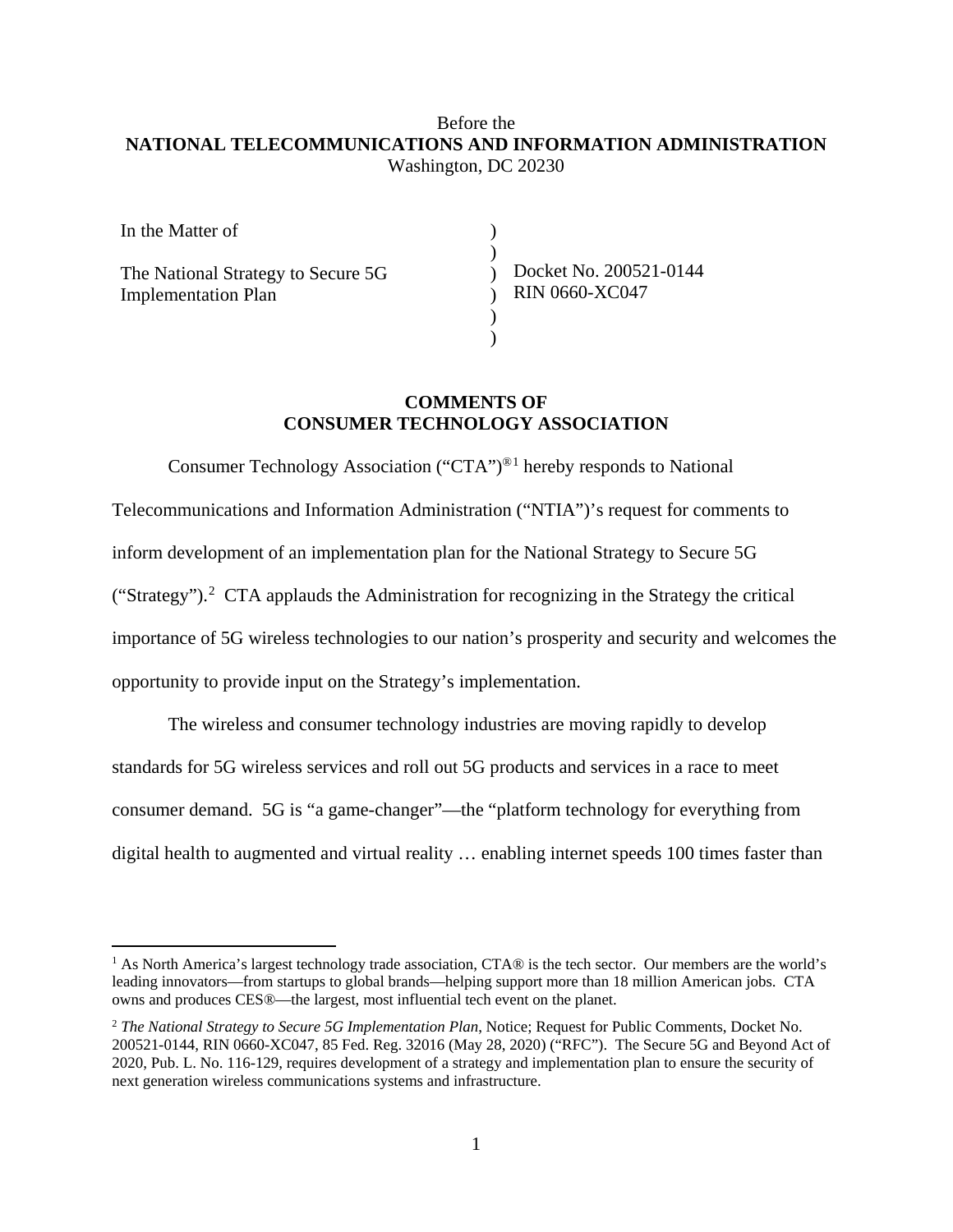today's networks."[3](#page-1-0) CTA's members are leading this revolution, including major manufacturers of mobile devices, wireless infrastructure manufacturers, network operators, and start-up technologists who view networks as the foundations for their businesses. They design and manufacture the millions of 5G-capable handsets and tablets on the market today and will continue to be central players in the 5G revolution. [4](#page-1-1)

As the Covid-19 crisis continues, it requires unprecedented performance from mobile networks, including remote work, health, and schooling capabilities. And, next-generation networks are transforming American lives and industries. Innovation in connectivity is more central to consumers and the U.S. economy than ever before. Thus, the consumer technology industry is highly incentivized to meet consumers' expectations for increasing connectivity and work toward public policy solutions that support this result.

CTA believes that the U.S. government can best facilitate the accelerated development and rollout of 5G infrastructure in the U.S. and lay the groundwork for innovation beyond 5G by continuing to make more spectrum available, reducing unnecessary government barriers, remaining technology-neutral, and supporting and promoting—but not itself running—standardssetting and other voluntary and multistakeholder efforts. To advance security in 5G, the Administration should rely on consensus standards and multistakeholder fora that allow the private, public, and international sectors to collaborate and drive security innovation at scale. Promoting responsible international development and deployment of 5G and the availability of

<span id="page-1-0"></span> <sup>3</sup> Jeffrey Hill, CTA's Gary Shapiro: *State, Local Governments Lagging on 5G Adoption*, Via Satellite (Sept. 23, 2019), [https://www.satellitetoday.com/government-military/2019/09/23/ctas-gary-shapiro-state-local-governments](https://www.satellitetoday.com/government-military/2019/09/23/ctas-gary-shapiro-state-local-governments-lagging-on-5g-adoption)[lagging-on-5g-adoption](https://www.satellitetoday.com/government-military/2019/09/23/ctas-gary-shapiro-state-local-governments-lagging-on-5g-adoption) (quoting Gary Shapiro).

<span id="page-1-1"></span><sup>4</sup> *See generally* Comments of CTA to FCC, GN Docket No. 20-60 (filed Apr. 27, 2020).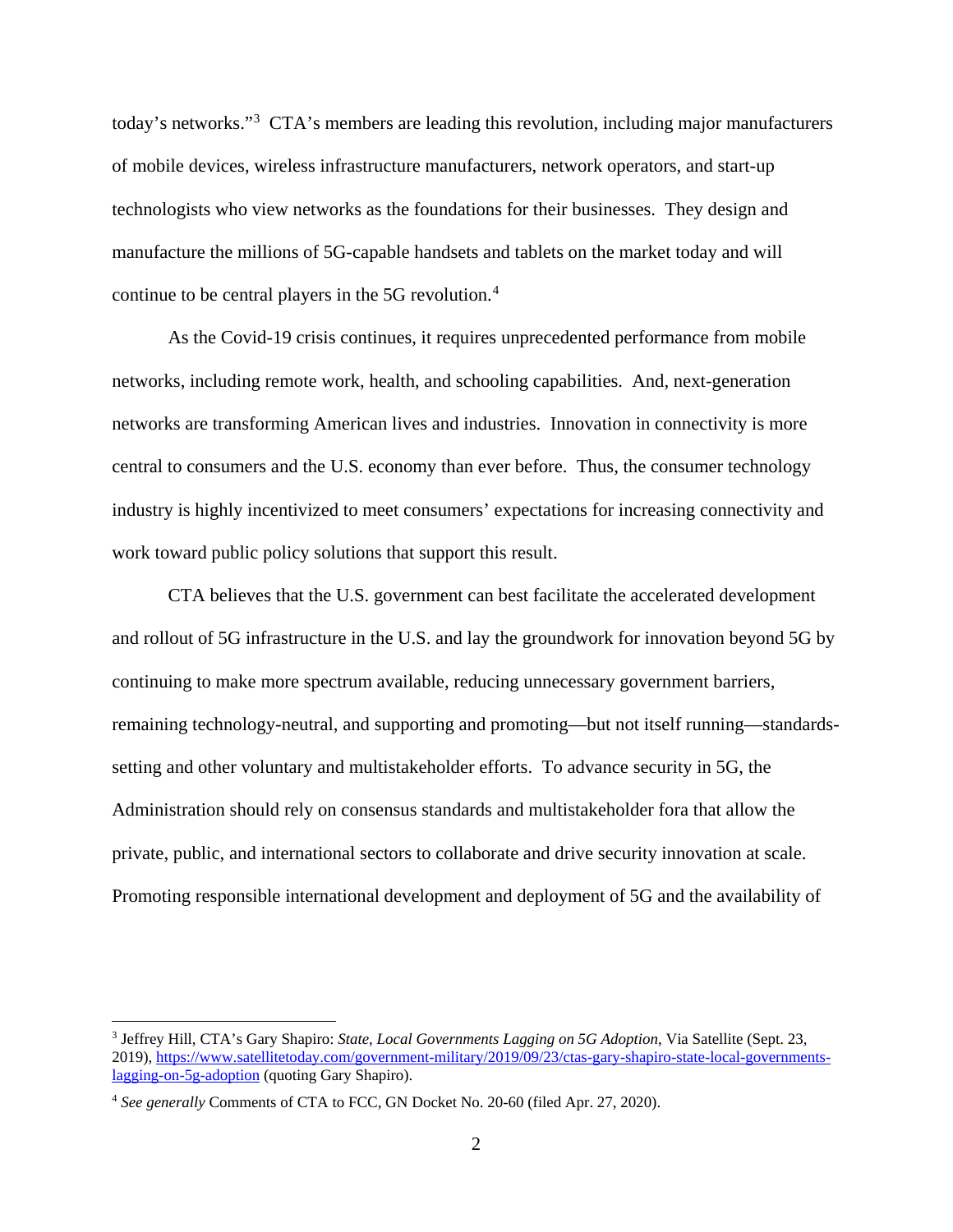secure and reliable equipment and services is best done by supporting industry-led, open, and voluntary global interoperability standards for communications and information technologies.

#### **I. THE ADMINISTRATION CAN BEST FACILITATE DOMESTIC 5G ROLLOUT WITH COMMERCIAL SPECTRUM, INFRASTRUCTURE REFORM, AND CONSENSUS STANDARDS AND MULTISTAKEHOLDER FORA**

Pushing 5G to all Americans on a fast timeline and a broad scale requires more spectrum, faster deployment, and light-touch regulation. Facilitating domestic rollout of 5G technologies and development of a robust domestic 5G commercial ecosystem requires (i) a continued focus on making more spectrum available in mid-, low, and high bands; (ii) reforms of the Federal, state, and local rules governing infrastructure deployment; and (iii) support for the development of voluntary standards and industry multistakeholder processes that further innovation.<sup>[5](#page-2-0)</sup>

*Increasing Spectrum Availability and Improving Spectrum Management.* The billions of connected devices entering the consumer products market rely on spectrum, and wireless networks will need greatly increased capacity and access to a variety of spectrum bands for both licensed and unlicensed use. [6](#page-2-1) America's 5G leadership thus depends on a robust spectrum policy that maximizes the availability of all spectrum bands, and that properly balances reliance on licensed, shared or lightly licensed, and unlicensed spectrum bands. Connected devices, and the consumers who use them, benefit from access to networks that utilize new low-, mid-, and high-band spectrum.<sup>[7](#page-2-2)</sup> Indeed, one of the keys to the game-changing capabilities of 5G is the use of a wide variety of spectrum bands for fixed and mobile applications. Future services will use

<span id="page-2-0"></span> <sup>5</sup> *See* RFC at 32,017 (seeking comment on "Line of Effort One: Facilitate Domestic 5G Rollout").

<span id="page-2-1"></span><sup>6</sup> *See* Comments of CTA, NTIA Docket No. 181130999-8999-01, RIN 0660-XC C044 (filed June 8, 2020).

<span id="page-2-2"></span><sup>7</sup> *See* Comments of CTA to FCC, GN Docket No. 14-177, at 5 (Jan. 23, 2017), [https://ecfsapi.fcc.gov/file/10123665715360/CTA\\_Spectrum\\_Frontiers\\_2FNPRM\\_Comments.pdf](https://ecfsapi.fcc.gov/file/10123665715360/CTA_Spectrum_Frontiers_2FNPRM_Comments.pdf) ("CTA Spectrum Frontiers Comments").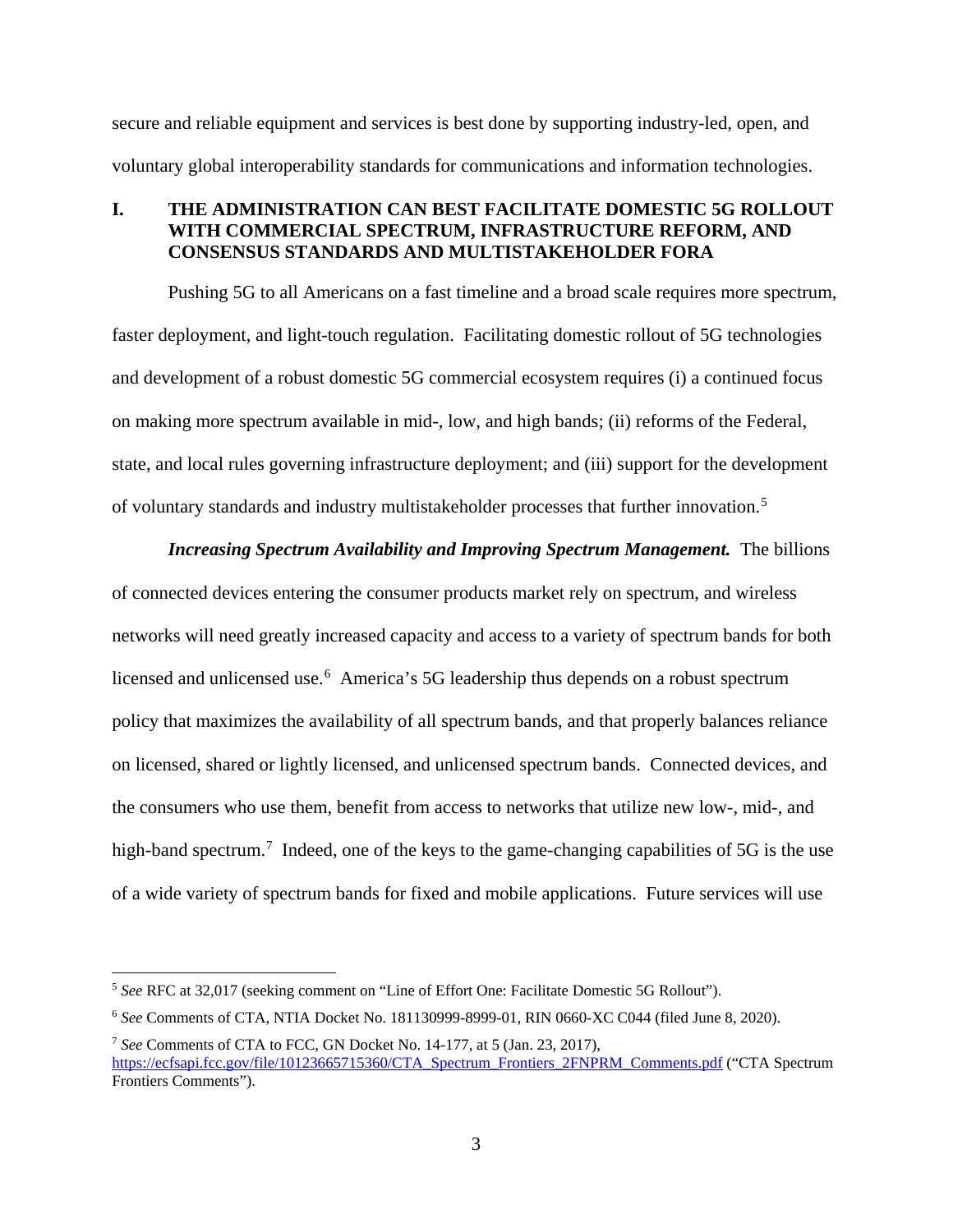multiple spectrum bands, with the network and devices employing the most appropriate frequencies for delivery of a particular service.<sup>[8](#page-3-0)</sup>

In recent years, the Federal Communications Commission ("FCC") has moved forward in releasing low-, mid-, and high-band spectrum, and unlicensed spectrum, for new 5G services.<sup>[9](#page-3-1)</sup> Even with these actions, consumer demand for increased connectivity, faster speeds, and more data continues to grow. To meet this exponential demand, innovators require sufficient access to spectrum that will support next-generation services. Ensuring continued innovation in new 5G and next-generation products and services requires the federal government to keep the spectrum pipeline flowing and promote policies that support diverse business models and applications.

America's forward-thinking spectrum policy, combined with the introduction of mobile broadband operating systems, made possible the increased connectivity that contributed to "hockey stick growth in many dimensions—device sales, data traffic, apps, advertising, payments, social media, and much more."[10](#page-3-2) By making both licensed and unlicensed spectrum available for commercial use in conjunction with other innovation-friendly policies, government set the stage for companies to invest and innovate in the U.S. in new connected products and services.<sup>[11](#page-3-3)</sup> Not only did this investment and innovation benefit consumers in ways previously not imagined, but it also yielded dividends in the form of economic growth and job creation. For

<span id="page-3-0"></span> <sup>8</sup> *See, e.g.*, News Release, T-Mobile, *T-Mobile, Ericsson and Intel Complete World's First 5G Call on 600 MHz* (Jan. 7, 2019)[, https://www.t-mobile.com/news/600-mhz-5g-call](https://www.t-mobile.com/news/600-mhz-5g-call) (At CES 2019, T-Mobile, Ericsson, and Intel demonstrated this future at CES with 5G first—a tri-band 5G video call, where each caller used a different spectrum band: 600 MHz, 28 GHz, and 39 GHz.).

<span id="page-3-1"></span><sup>9</sup> *See, e.g.*, The FCC's 5G FAST Plan (last visited June 10, 2020)[, https://www.fcc.gov/5G.](https://www.fcc.gov/5G) 

<span id="page-3-2"></span><sup>&</sup>lt;sup>10</sup> CTA, 5G U.S. Market Impact, at 2 (2018),<https://shop.cta.tech/products/5g-us-market-impact> ("5G Market") Impact Study").

<span id="page-3-3"></span><sup>11</sup> *See* CTA, International Innovation Scorecard 2019 – United States (Jan. 3, 2019), [https://cdn.cta.tech/cta/media/media/advocacy/scorecard/intl-pdfs/2019-international-innovation-scorecard-web](https://cdn.cta.tech/cta/media/media/advocacy/scorecard/intl-pdfs/2019-international-innovation-scorecard-web-united-states.pdf)[united-states.pdf](https://cdn.cta.tech/cta/media/media/advocacy/scorecard/intl-pdfs/2019-international-innovation-scorecard-web-united-states.pdf) ("2019 International Innovation Scorecard").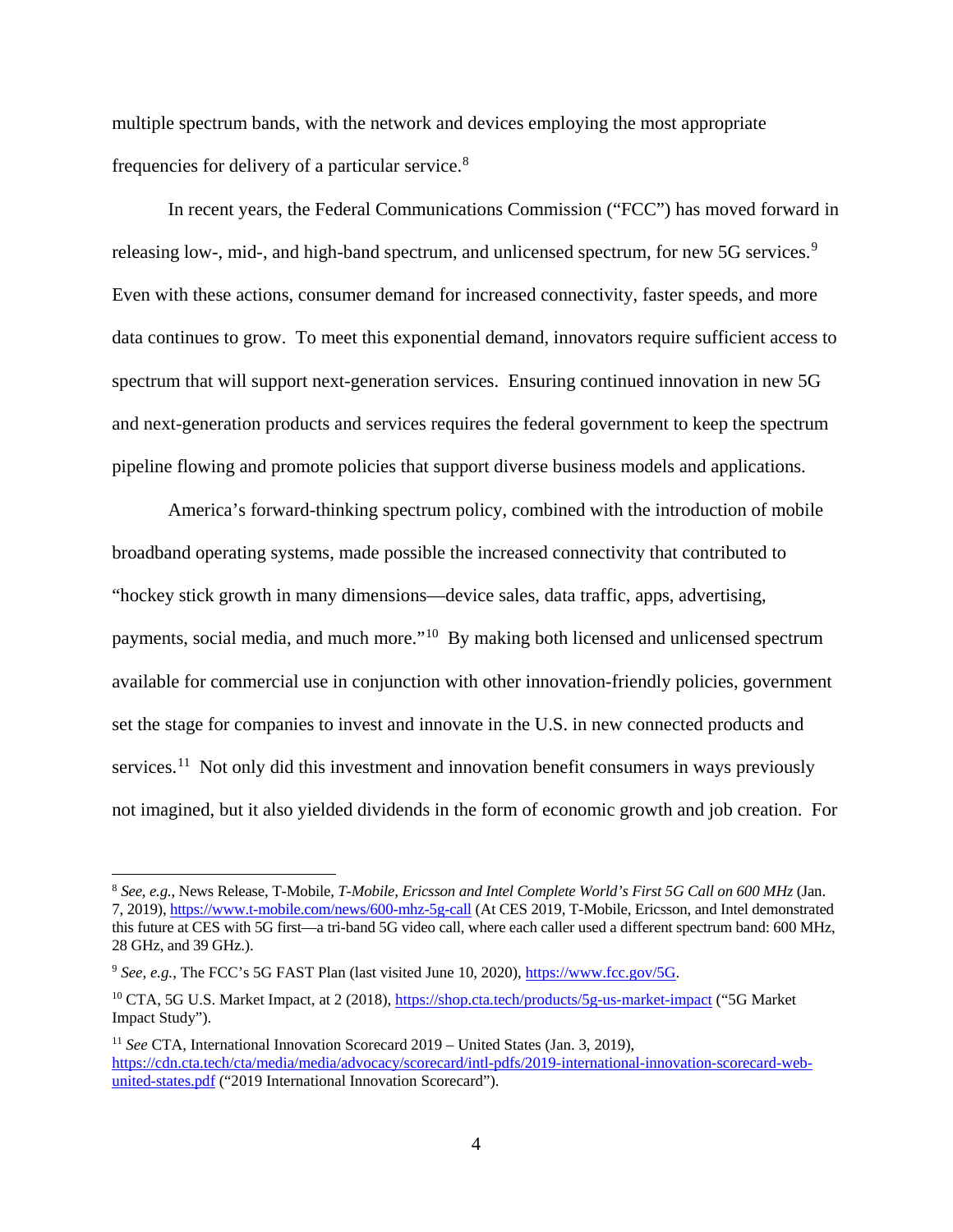example, although there were just five companies that had crossed the billion-dollar threshold in 2010, this number ballooned to 120 by 2018—with half of these billion-dollar companies located in the U.S. $^{12}$  $^{12}$  $^{12}$ 

America's future global competitiveness depends upon the same type of forward-thinking spectrum policymaking that previously enabled American leadership in wireless broadband connectivity over the past decade. Indeed, the stakes for leading in 5G and other advanced wireless connectivity may be higher than ever: The deployment of 5G technologies likely will occur in concert with other significant technological breakthroughs in artificial intelligence, Internet of Things ("IoT"), robotics, blockchain, user interfaces, and edge computing—all technologies that either rely on, or can be enhanced by, wireless connectivity. With these innovations occurring in conjunction with 5G deployment, there could be three to five times more disruption in the 5G cycle as compared to the  $4G$  cycle.<sup>[13](#page-4-1)</sup> Put in monetary terms, this 5G "value chain" could generate \$3.5 trillion in revenue and support 22 million jobs between 2022 and 2035.[14](#page-4-2) To ensure America realizes these economic benefits, the federal government must have a plan to ensure commercial access to new spectrum by the current and next generation of connected devices and products.

To meet the growing demand for wireless bandwidth and to ensure that America maintains its global competitiveness, the government also should seek to improve federal spectrum management—specifically, to increase transparency regarding how federal spectrum is used and what federal spectrum could be made available for commercial use. This could include

<span id="page-4-0"></span> <sup>12</sup> 5G Market Impact Study at 14.

<span id="page-4-1"></span><sup>13</sup> *Id*.

<span id="page-4-2"></span><sup>14</sup> IHS Economics & IHS Technology, *The 5G economy: How 5G technology will contribute to the global economy*, at 18 (Jan. 2017), [https://cdn.ihs.com/www/pdf/IHS-Technology-5G-Economic-Impact-Study.pdf.](https://cdn.ihs.com/www/pdf/IHS-Technology-5G-Economic-Impact-Study.pdf)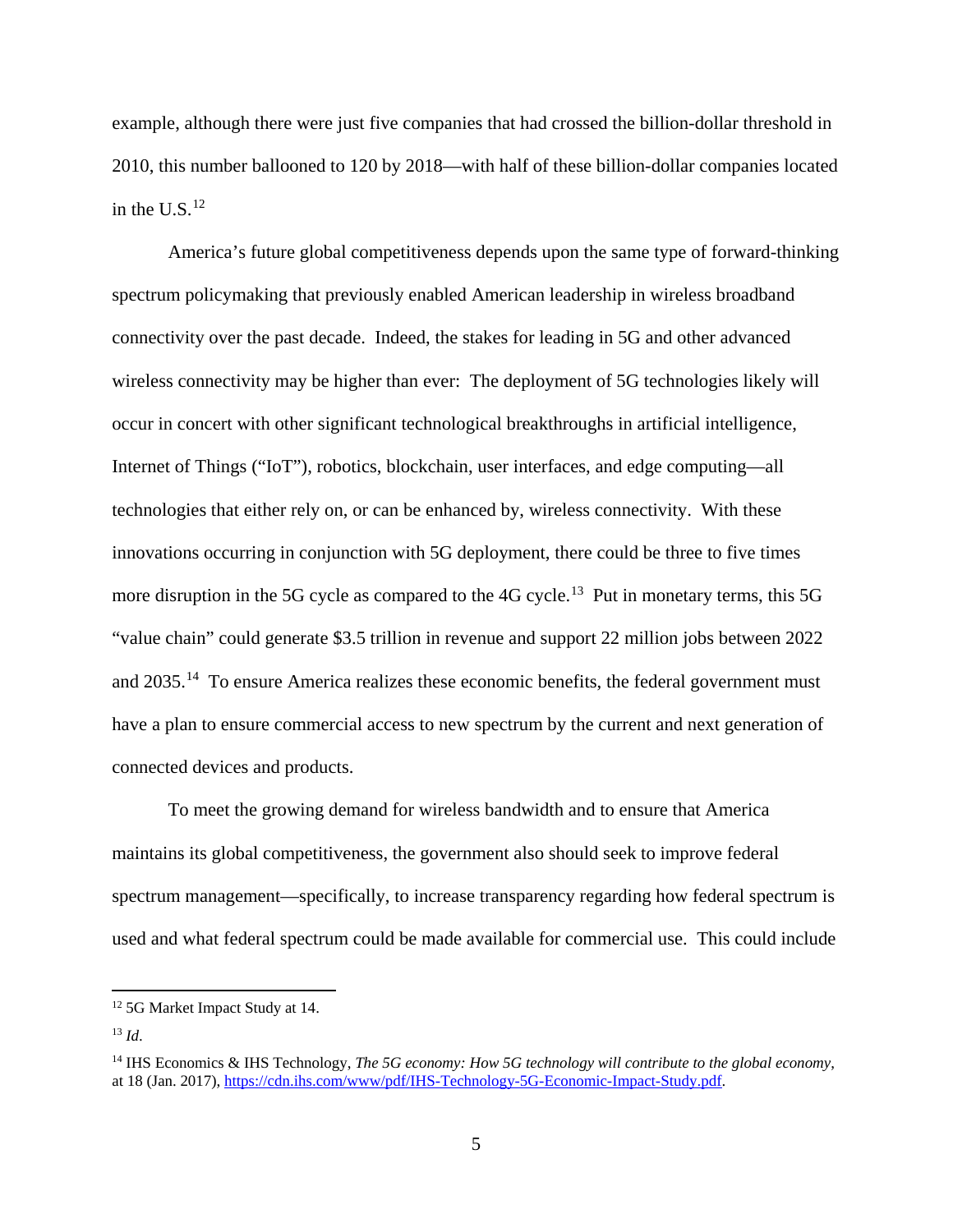$(i)$  developing methods for ongoing measurement of federal spectrum use;<sup>[15](#page-5-0)</sup> (ii) providing public results of these measurements, subject to any national security concerns, to allow for engagement on how to best use limited spectrum resources; and (iii) establishing a roadmap identifying bands that are being explored for future commercial use on an exclusive or shared basis. [16](#page-5-1) The government should employ every available tool to increase access to spectrum across the board, while accounting for critical federal uses, including: (i) prioritizing efficient use of spectrum by Federal users;<sup>[17](#page-5-2)</sup> (ii) continued collaboration among NTIA, the FCC, and Federal users to maximize sharing opportunities; and (iii) creating a positive environment for research and development ("R&D").<sup>[18](#page-5-3)</sup>

*Streamlining Infrastructure Regulations.* The federal government should continue its effort to streamline infrastructure siting regulations, which is critical to securing America's 5G

leadership. CTA especially commends the FCC's aggressive actions to promote mobile

[https://www.ntia.doc.gov/files/ntia/publications/csea\\_2017\\_report\\_june\\_2018.pdf.](https://www.ntia.doc.gov/files/ntia/publications/csea_2017_report_june_2018.pdf)

<span id="page-5-0"></span><sup>&</sup>lt;sup>15</sup> By some accounts, the federal government occupies—either exclusively or on a primary basis—sixty percent of the spectrum best suited for mobile broadband. *See, e.g.*, FCC Commissioner Michael O'Rielly, *Enacting More "Sticks": Spectrum Fees for Government Users*, FCC Blog (Sept. 8, 2015), [https://www.fcc.gov/news](https://www.fcc.gov/news-events/blog/2015/09/08/enacting-more-sticks-spectrum-fees-government-users)[events/blog/2015/09/08/enacting-more-sticks-spectrum-fees-government-users.](https://www.fcc.gov/news-events/blog/2015/09/08/enacting-more-sticks-spectrum-fees-government-users) This measurement should happen on a recurring basis to enable an assessment of whether spectrum is being used efficiently.

<span id="page-5-1"></span><sup>&</sup>lt;sup>16</sup> CTA previously urged the FCC to issue a roadmap that would describe the timing related to the release of spectrum in the pipeline. Specifically, CTA recommended that such a roadmap include dates, in the near term, for holding spectrum auctions. Similar to an FCC roadmap, providing estimated timing about the Administration's activities to free up spectrum would give the industry and consumers useful information to plan commercial development and deployment of 5G and next generation wireless products and services that would utilize these bands. NTIA also should explore the possibility of a joint FCC/NTIA roadmap that could provide a more comprehensive picture of the timeline for making more spectrum available for commercial use.

<span id="page-5-2"></span><sup>&</sup>lt;sup>17</sup> For example, the FCC held commercial auctions for the 1695-1710 MHz, 1710-1755 MHz, 1755-1780 MHz, and 2155-2180 MHz bands to commercial users. The majority of the federal systems have been relocated out of these bands. *See* Wilbur Ross & David Redl, U.S. Department of Commerce, *Commercial Spectrum Enhancement Act (CSEA): Annual Progress Report for 2017* (June 2018),

<span id="page-5-3"></span><sup>18</sup> Investments in research and development create the foundation for the innovation economy*. See* Comments of CTA to NTIA, Docket No. 1603311306-6306-01, RIN 0660-XC024 at 27-28 (June 2, 2016), [https://www.ntia.doc.gov/files/ntia/publications/cta\\_comments\\_re\\_ntia\\_iot\\_rfc-final-060216\\_2.pdf.](https://www.ntia.doc.gov/files/ntia/publications/cta_comments_re_ntia_iot_rfc-final-060216_2.pdf) In fact, a country's gross expenditures (regardless of the source of funds) on research and development is one indicator CTA uses to evaluate the extent to which countries are innovation-friendly. *See* CTA, 2019 International Innovation Scorecard, Methodology, [https://www.cta.tech/Policy/Innovation-Scorecard/International/Methodology.aspx.](https://www.cta.tech/Policy/Innovation-Scorecard/International/Methodology.aspx)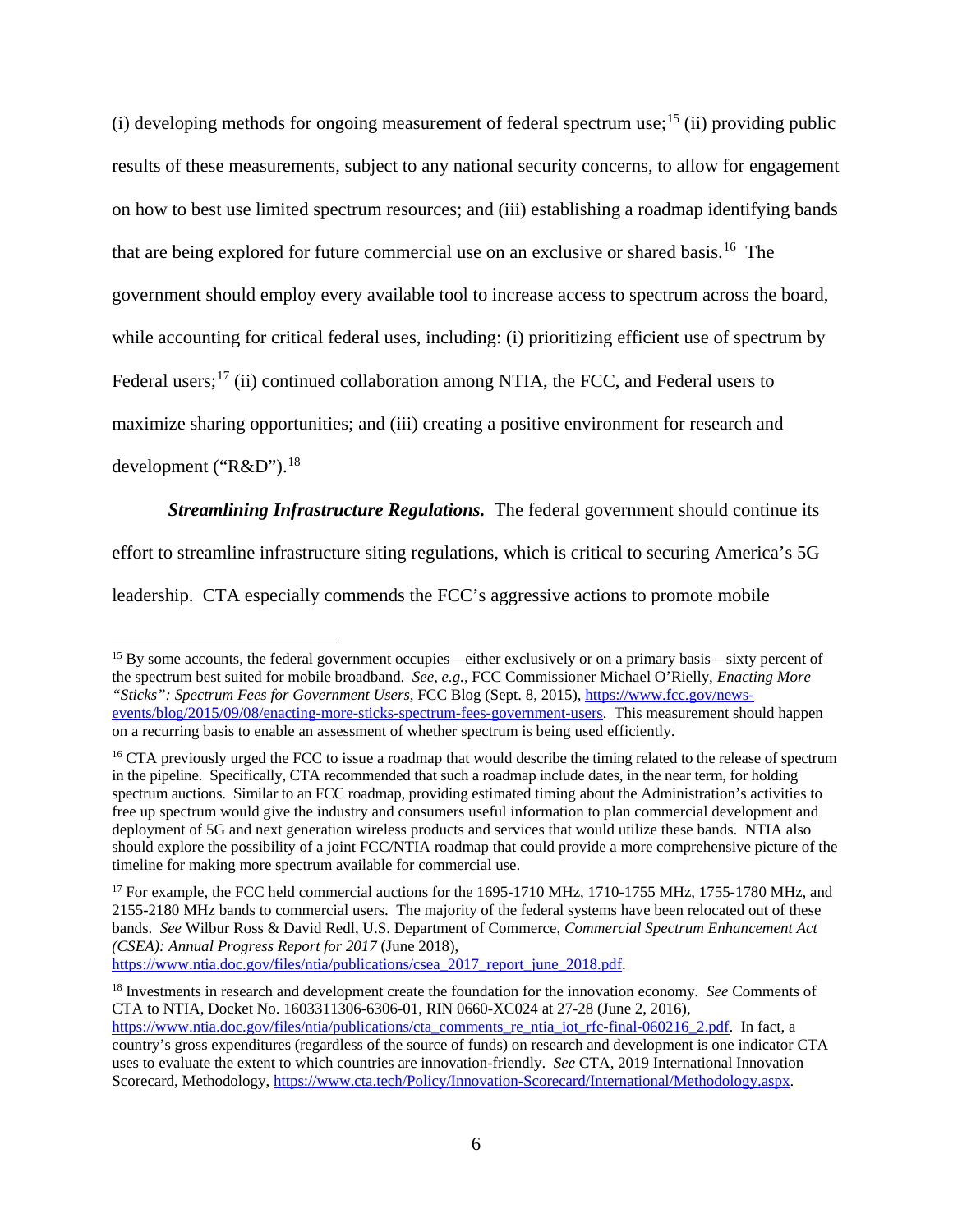broadband and fixed wireless deployment by reducing the substantial hurdles faced by providers seeking to deploy 5G wireless infrastructure. These advances have spurred new deployment, promising to bring the benefits of ultra-fast mobile broadband, and the devices that rely on it, to American consumers.<sup>[19](#page-6-0)</sup> Despite the significant hurdles cleared and the progress made to date, the FCC should continue its efforts to make efficient infrastructure deployment a priority.

#### *Pursuing Technologically Neutral Policies and Supporting, Not Leading, Standards*

*Efforts.* Finally, a light government touch can help ensure that voluntary standards and multistakeholder processes are robust and effective. The government should not pick winners and losers in the 5G marketplace, except in extreme circumstances where dictated by specific and irremediable security concerns. Remaining technology- and business-neutral requires refraining from mandates, allowing for both open RAN and integrated solutions, avoiding government-run interoperability certification programs, and otherwise assuming that government should substitute its judgment for that of companies on the front lines of R&D and consumer demand.

Private sector standards development processes are among the most important vehicles of private sector leadership, as the rigorous vetting and testing of technical approaches in these processes constitute the peer-reviewed technical foundations of 5G deployment. Many of CTA's members participate in the 3rd Generation Partnership Project (3GPP), the venue in which all 5G standards, including security standards, are being developed. The U.S. government should broadly support and promote private sector participation in standards processes, but it should not intervene in or coordinate U.S. industry positions; instead, it should maintain the longstanding practice of looking to industry stakeholders to develop these standards in processes that have

<span id="page-6-0"></span> <sup>19</sup> *See* Comments of CTA to FCC, GN Docket No. 19-285 (filed Dec. 9, 2019).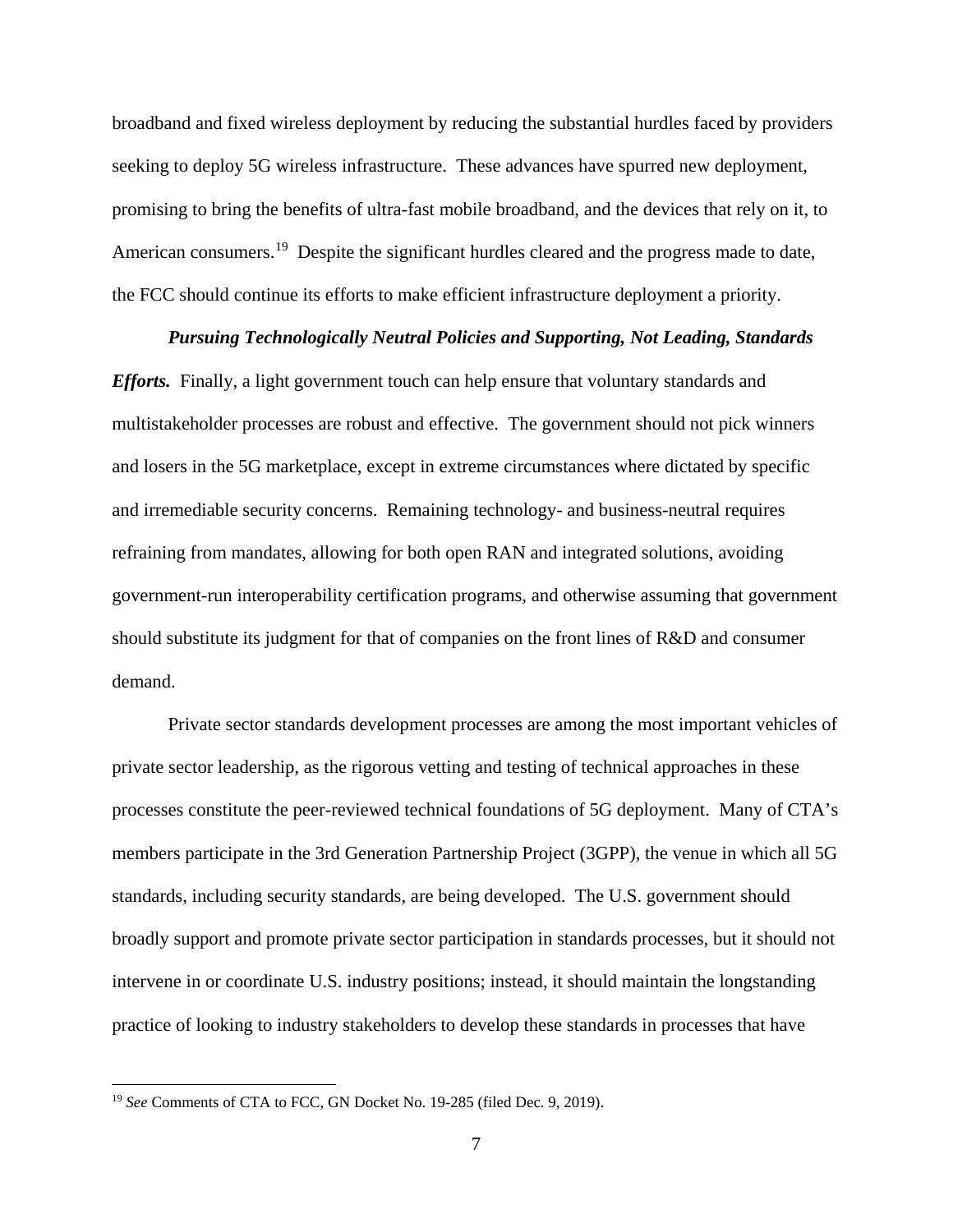been to date—and we expect will continue to be—open and transparent. CTA cautions policymakers against generalizing the extent to which foreign actors influence 3GPP and its processes. 3GPP is an industry-led body with company voting—not country voting.

#### **II. GOVERNMENT SHOULD WORK WITH INDUSTRY TO ASSESS RISKS TO AND IDENTIFY CORE SECURITY PRINCIPLES OF 5G INFRASTRUCTURE**

CTA's technology security efforts have historically focused on technical standards activities pertinent to consumer technology, but in recent years—as consumer technology has itself become more pertinent to broader Information and Communications Technology Services ("ICTS") ecosystem security concerns—CTA has significantly broadened and deepened its security efforts.<sup>20</sup> Thus, CTA's members are very well suited to identify factors that the government should consider in developing core security principles for 5G infrastructure and in evaluating trustworthiness or potential security gaps in 5G infrastructure, including the supply  $chain<sup>21</sup>$ 

In recent years, CTA's government engagement promoted security approaches focused on risk management and public-private collaboration. For instance, CTA is an active member of the Sector Coordinating Councils for both the Information Technology and the Communications sectors. These are the vehicles through which industry engages the Department of Homeland Security ("DHS"), Cybersecurity and Infrastructure Security Agency, and its National Risk Management Center, the government's lead institution for analyzing and addressing critical infrastructure security risks pertaining to 5G. In addition, CTA members are active in the

<span id="page-7-0"></span> <sup>20</sup> *See* Comments of CTA, NTIA Docket No. 200504-0126, RIN 0660-XC04 (filed June 8, 2020).

<span id="page-7-1"></span><sup>21</sup> *See* RFC at 32,017 (seeking comment on "Line of Effort Two: Assess Risks to and Identify Core Security Principles of 5G Infrastructure").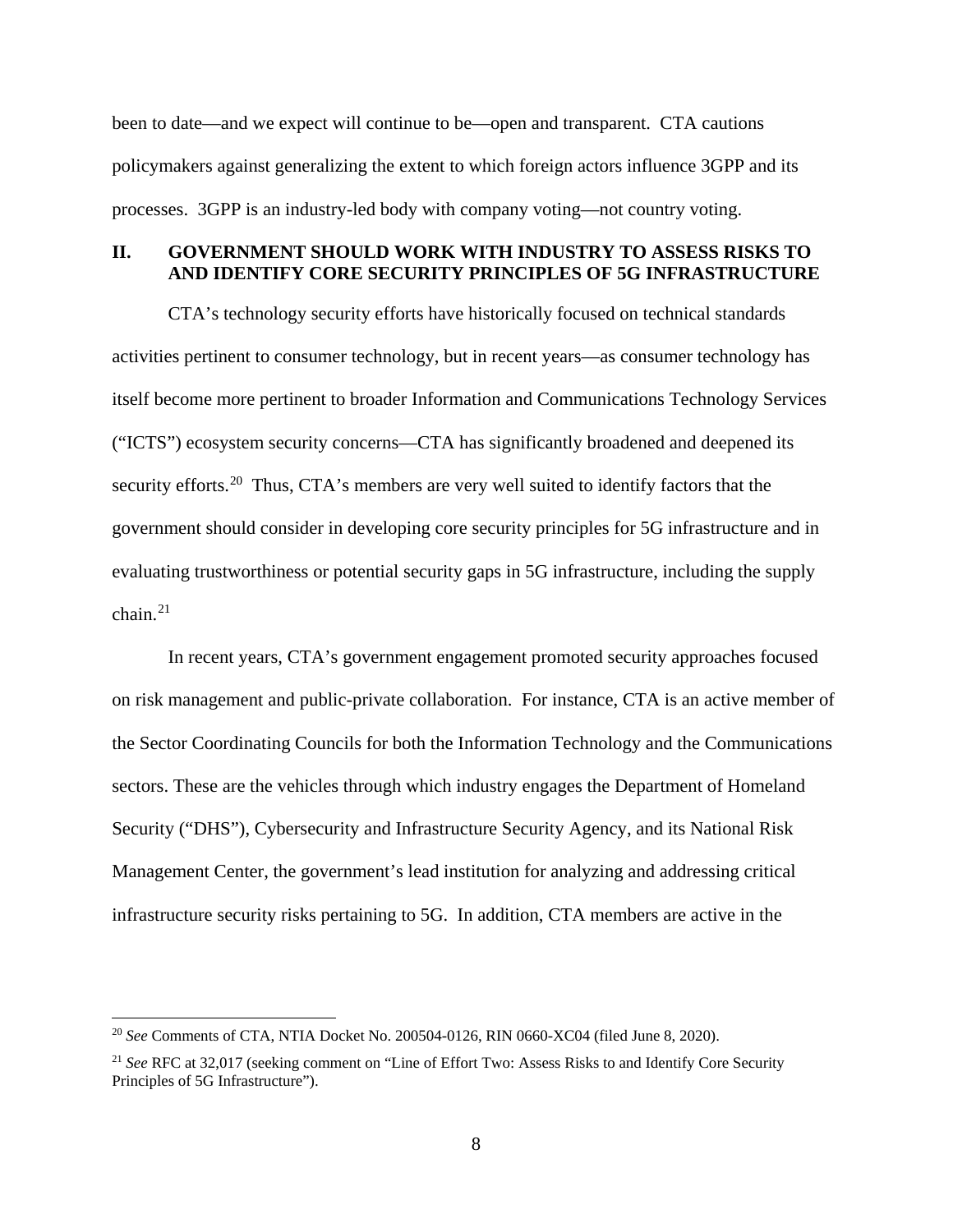influential work of the FCC's Communications Security, Reliability and Interoperability Council

("CSRIC"), including its working groups on 5G security.<sup>22</sup>

Similarly, this model of government-facilitated industry leadership through partnership

and collaboration across government is working to secure the 5G supply chain. For instance:

- The Communications Sector Coordinating Council contributed substantially to the first version of the DHS risk assessment required under Section 5(b) of EO 13873, and industry will continue to do so in the subsequent updates and improvements of this required annual assessment.
- The ICT Supply Chain Risk Management Task Force is a formally chartered industrygovernment partnership in which both the leadership and the membership of the Task Force is a 2-to-1 industry-to-government ratio. Among several other workstreams with substantive deliverables, Working Group 1 is developing legal and procedural recommendations for a regime to govern the sharing between industry and government of derogatory information or suspicions regarding certain suppliers.
- NIST Special Publication 800-161, Supply Chain Risk Management Practices for Federal Information Systems and Organizations, is the federal government's primary guide to supply chain risk management; like other NIST risk management guidance, this publication both benefits from and promotes private sector expertise and experience.

These are models of private sector leadership and cross-sector collaboration that should be

expanded globally.

With respect to addressing particular supply chain risks, CTA supports a precisely targeted and risk-oriented approach with procedural clarity, based on clear definitions.<sup>[23](#page-8-1)</sup> The U.S. government should establish a precisely targeted approach to identify and address threats to the supply chain, based on discerning analysis of specific risks. Focusing the scope of the potentially prohibited transactions and specifying the risks that certain policies or rules seek to

<span id="page-8-0"></span> <sup>22</sup> *See, e.g.*, CSRIC VII Working Group 2, *Report on Risks to 5G from Legacy Vulnerabilities and Best Practices for Mitigation* (June 10, 2020), [https://www.fcc.gov/about-fcc/advisory-committees/communications-security](https://www.fcc.gov/about-fcc/advisory-committees/communications-security-reliability-and-interoperability-council-vii)[reliability-and-interoperability-council-vii.](https://www.fcc.gov/about-fcc/advisory-committees/communications-security-reliability-and-interoperability-council-vii) 

<span id="page-8-1"></span><sup>&</sup>lt;sup>23</sup> See Comments of CTA to Department of Commerce, Office of the Secretary, Docket No. 191119-008, RIN 0605-AA51 (filed Jan. 4, 2020).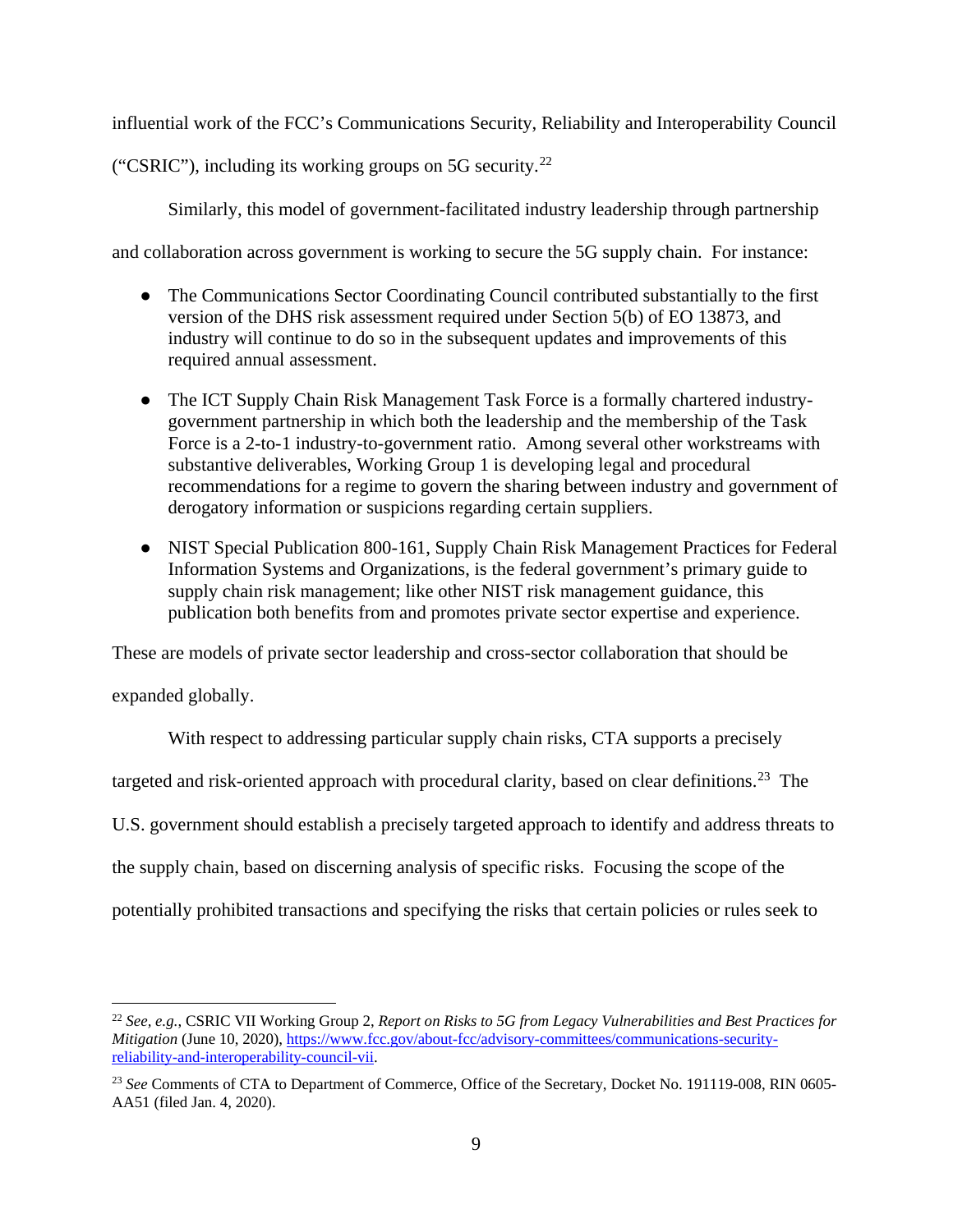address will help ensure that such actions have the intended consequences—and avoid negative unintended consequences to this important market.

The looming threat that a transaction might later be unwound retroactively is likely to have a chilling effect on U.S. innovation and technology investment and would create an incentive for companies to move investment offshore to avoid potential U.S. unwinding. In addition, broad prohibitions on transactions may impair U.S. leadership in technical research and standards development—activities that are inherently global.

The government should not impose new restrictions on supply chain transactions exclusively pertaining to: (i) commercially available off-the-shelf consumer items; (ii) technical research and testing for standards and specification development, adoption, and conformance; or (iii) products that are already subject to national security oversight by other agencies or other regulatory regimes. Nor should the government adopt any rules restricting supply chain transactions that do not have a demonstrated nexus to a specific threat or vulnerability identified in the Office of the Director of National Intelligence's or DHS' threat and vulnerability assessments.

Most important, to ensure effective ICTS supply chain security policies, the broad set of U.S. government supply chain security activities must be closely coordinated to ensure they are not in conflict or duplicative.<sup>[24](#page-9-0)</sup> Restrictions in this area are unprecedented and foundational,

<span id="page-9-0"></span> <sup>24</sup> *See, e.g.*, the FCC's proceeding on *Protecting Against National Security Threats to the Communications Supply Chain through FCC Programs*, which preliminarily designated Huawei and ZTE as covered entities for which Universal Service Fund support is prohibited; implementation of the National Defense Authorization Act for Fiscal Year 2019 Section 889's prohibitions on federal procurement from Huawei and ZTE, and from entities that "use" Huawei and ZTE; future "exclusion orders" issued by the Federal Acquisition Security Council for federal procurement; the Department of Defense's implementation of its Cybersecurity Maturity Model Certification program for defense contractors; the ICT Supply Chain Risk Management Task Force, particularly the working group focusing on developing legal and procedural mechanisms for sharing of derogatory information on specific suspect suppliers; and nascent processes at NTIA and elsewhere on software supply chain security and transparency (*e.g.*, developing a "software bill of materials").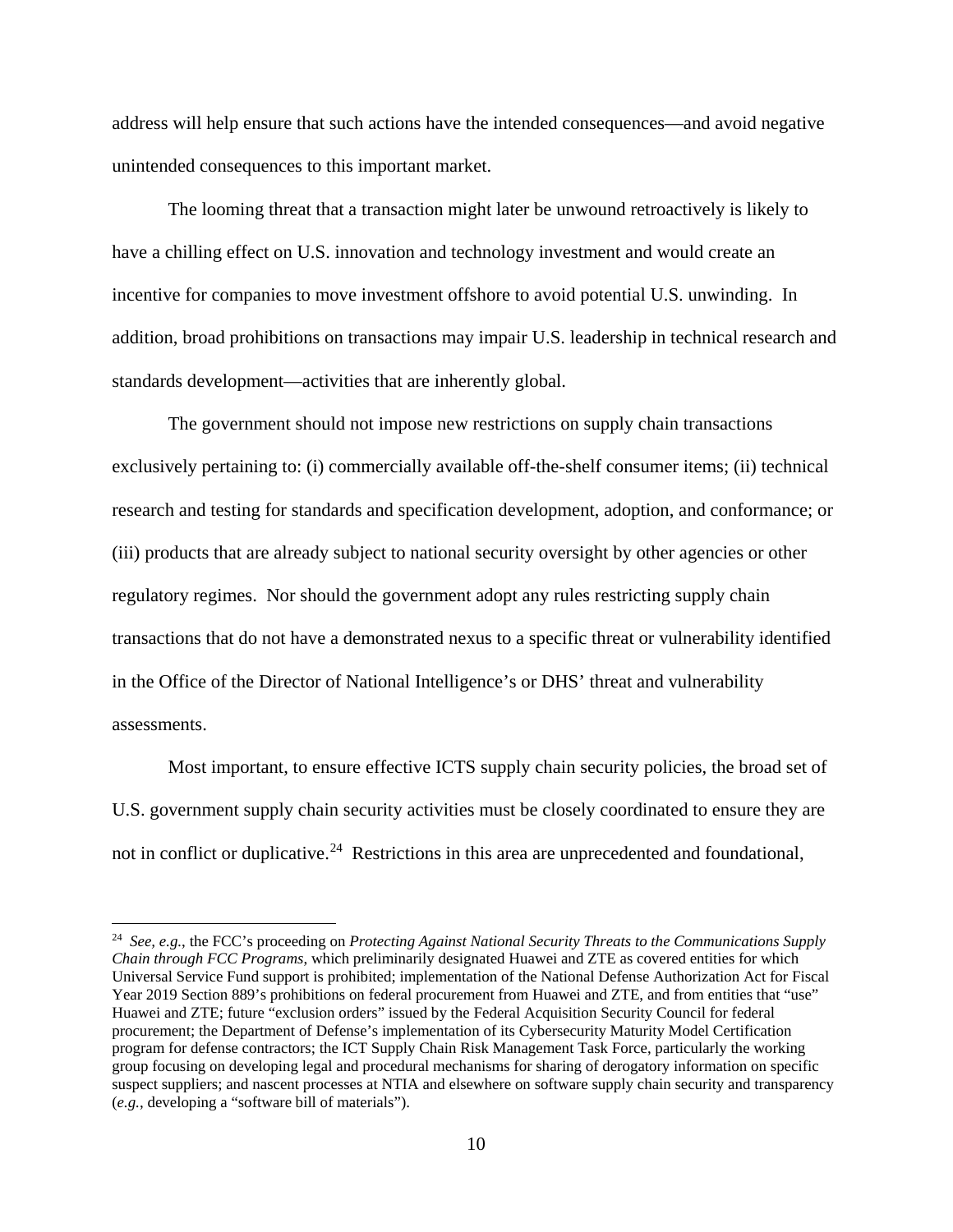and, as such, will have profound long-term impacts both globally and within related or parallel U.S. policy activities.

# **III. THE GOVERNMENT SHOULD ADDRESS WORLDWIDE 5G INFRASTRUCTURE DEPLOYMENT RISKS TO U.S. ECONOMIC AND NATIONAL SECURITY BY RELYING ON INDUSTRY AND DIPLOMACY**

CTA's members are poised to seize the opportunities for U.S. companies in the 5G ecosystem, recognizing that doing so depends on successfully addressing the risks—both real and imagined—of  $5G<sup>25</sup>$  $5G<sup>25</sup>$  $5G<sup>25</sup>$ . The best path to address the risks to national security is to continue to rely on consensus standards and multistakeholder fora that allow the private, public, and international body sectors to collaborate.<sup>[26](#page-10-1)</sup> CTA co-leads, with USTelecom, one such example of a multistakeholder forum, the Council to Secure the Digital Economy ("CSDE"), a group of more than a dozen major ICTS companies deeply invested in the security of our communications infrastructure and connected products ecosystem.<sup>[27](#page-10-2)</sup> CSDE has convened important discussions and produced tools to aid companies and governments alike.

In November 2018, CSDE released the International Anti-Botnet Guide ("Guide").<sup>28</sup> The Guide is a playbook that offers companies across the digital ecosystem a set of baseline tools, practices and processes they can adopt to help protect against the threat of botnets and other automated, distributed attacks. The Guide provides a flexible approach for IoT devices of

<span id="page-10-0"></span><sup>&</sup>lt;sup>25</sup> RFC at 32017 ("Line of Effort Three: Address Risks to U.S. Economic and National Security during Development and Deployment of 5G Infrastructure Worldwide."); *see also* Mark Lynas, *Anti-Vaxxers and Russia Behind Viral 5G COVID Conspiracy Theory,* Cornell Alliance for Science (Apr. 8, 2020), [https://allianceforscience.cornell.edu/blog/2020/04/anti-vaxxers-and-russia-behind-viral-5g-covid-conspiracy](https://allianceforscience.cornell.edu/blog/2020/04/anti-vaxxers-and-russia-behind-viral-5g-covid-conspiracy-theory/)[theory/.](https://allianceforscience.cornell.edu/blog/2020/04/anti-vaxxers-and-russia-behind-viral-5g-covid-conspiracy-theory/) 

<span id="page-10-1"></span><sup>26</sup> *See generally* Comments of CTA, NTIA Docket No. 200504-0126, RIN 0660-XC04 (filed June 8, 2020).

<span id="page-10-2"></span><sup>&</sup>lt;sup>27</sup> See Council to Secure the Digital Economy, Member Companies, [https://securingdigitaleconomy.org/member](https://securingdigitaleconomy.org/member-profiles/)[profiles](https://securingdigitaleconomy.org/member-profiles/) (last visited June 2, 2020).

<span id="page-10-3"></span><sup>28</sup> *See* CSDE, *International Botnet and IoT Security Guide 2018*, [https://www.ustelecom.org/wp](https://www.ustelecom.org/wp-content/uploads/2018/11/CSDE-Anti-Botnet-Report-final.pdf)[content/uploads/2018/11/CSDE-Anti-Botnet-Report-final.pdf.](https://www.ustelecom.org/wp-content/uploads/2018/11/CSDE-Anti-Botnet-Report-final.pdf)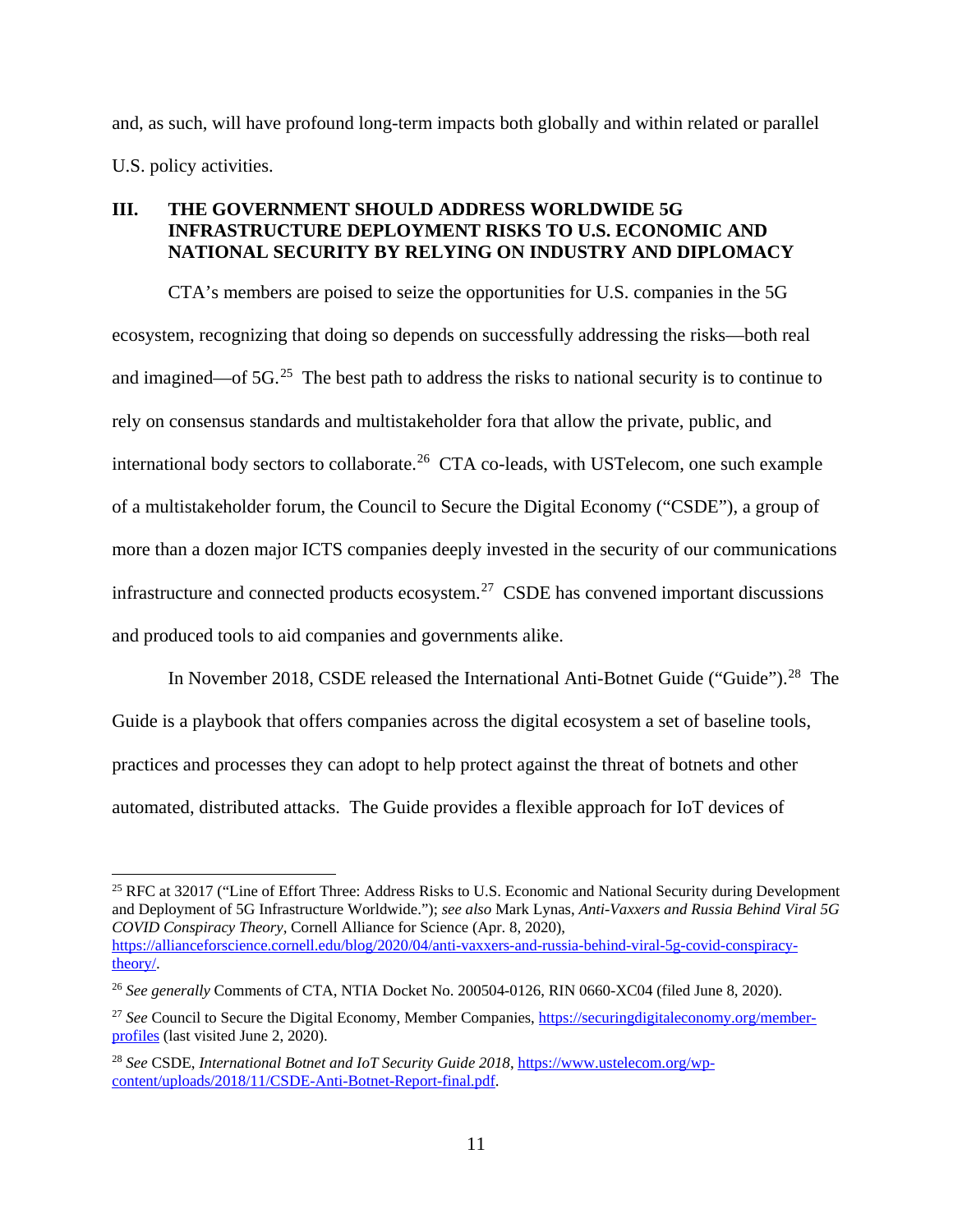varying processing capabilities and data types, providing companies with a range of options to appropriately address security risks. This past November, CSDE released updates to the Guide for  $2020.^{29}$ 

In 2019, through CSDE, CTA convened 20 major cybersecurity and technology organizations, industry associations, consortia, and standards bodies—all groups that convene their own security-focused memberships. This unprecedented industry effort, known as "Convene the Conveners" or "C2," sought to identify baseline security capabilities for the rapidly growing IoT marketplace to address four challenges:

- Promoting global harmonization to prevent fragmentation of security specifications and requirements.
- Working with emerging global market forces that naturally favor secure devices and systems.
- Developing a coherent common language on these issues that is compelling to various policy and technical audiences.
- Assisting policy development internationally and in the United States, including at the state level.

The first product of this effort was released on September 17, 2019.<sup>[30](#page-11-1)</sup> Through this effort

and other avenues, CTA and many of its member companies have collaborated closely with

leaders at NIST—in particular, assisting NIST in its thoughtful approach to developing a "Core

Baseline for IoT Devices" recently finalized in NISTIR 8259A, *IoT Device Cybersecurity* 

*Capability Core Baseline*<sup>31</sup>—as well as with NTIA, DHS, and other government agencies.

<span id="page-11-0"></span><sup>&</sup>lt;sup>29</sup> CSDE, International Botnet and IoT Security Guide 2020[, https://securingdigitaleconomy.org/wp](https://securingdigitaleconomy.org/wp-content/uploads/2019/11/CSDE_Botnet-Report_2020_FINAL.pdf)[content/uploads/2019/11/CSDE\\_Botnet-Report\\_2020\\_FINAL.pdf.](https://securingdigitaleconomy.org/wp-content/uploads/2019/11/CSDE_Botnet-Report_2020_FINAL.pdf)

<span id="page-11-1"></span><sup>30</sup> CSDE, *The C2 Consensus on IoT Device Security Baseline Capabilities*, [https://securingdigitaleconomy.org/wp](https://securingdigitaleconomy.org/wp-content/uploads/2019/09/CSDE_IoT-C2-Consensus-Report_FINAL.pdf)[content/uploads/2019/09/CSDE\\_IoT-C2-Consensus-Report\\_FINAL.pdf.](https://securingdigitaleconomy.org/wp-content/uploads/2019/09/CSDE_IoT-C2-Consensus-Report_FINAL.pdf)

<span id="page-11-2"></span><sup>31</sup> Michael Fagan et al., *NISTIR 8259A, IoT Device Cybersecurity Capability Core Baseline* (May 2020), [https://nvlpubs.nist.gov/nistpubs/ir/2020/NIST.IR.8259A.pdf;](https://nvlpubs.nist.gov/nistpubs/ir/2020/NIST.IR.8259A.pdf) *see also* Michael Fagan et al., *NISTIR 8259,*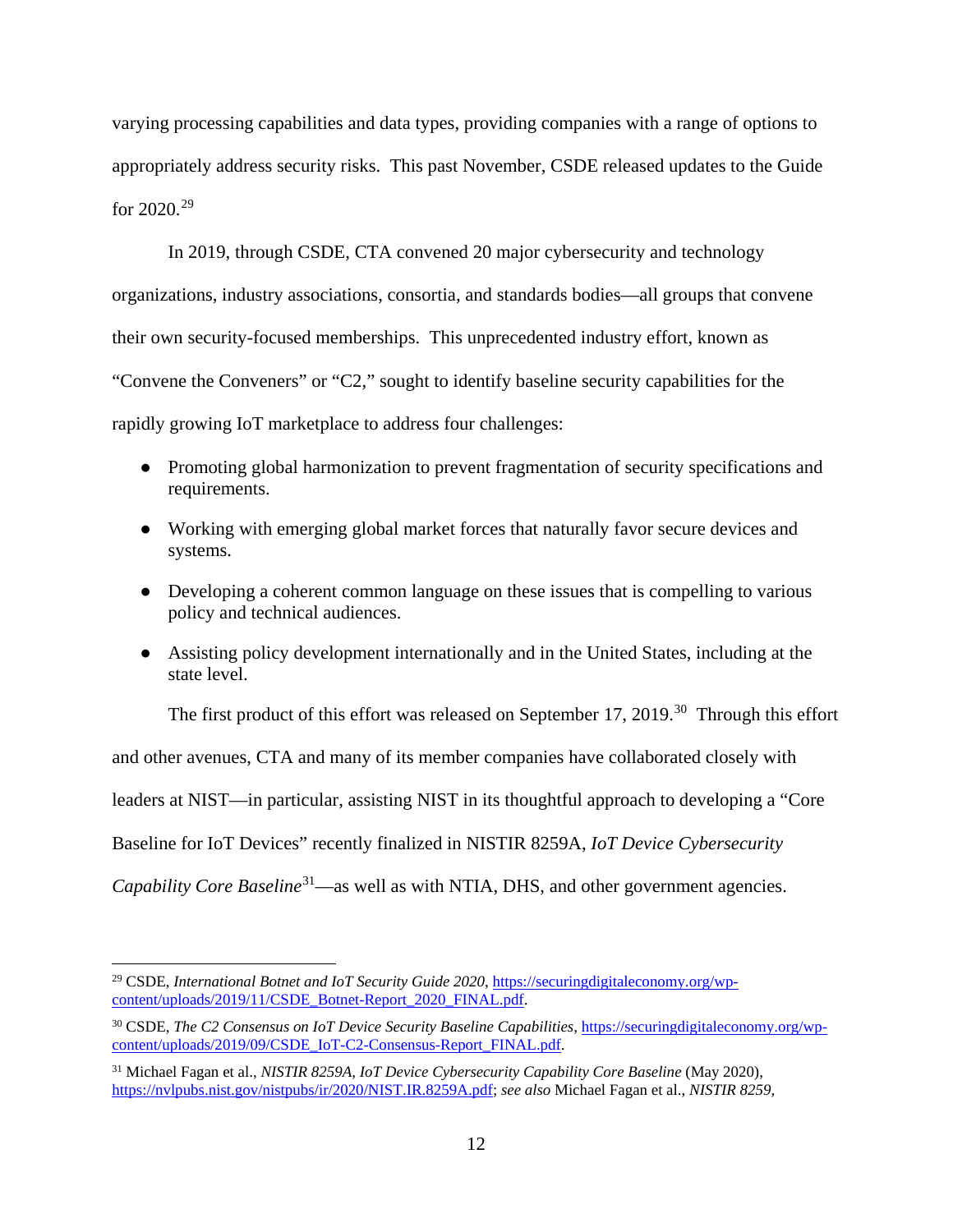The government's efforts in developing the Roadmap Toward Resilience Against Botnets and the work that has followed also represent how a multistakeholder process can achieve results. CSDE worked closely with the Departments of Commerce and Homeland Security in their development of *A Roadmap Toward Resilience Against Botnets*. [32](#page-12-0) The development of the C2 Consensus is one outcome of that multistakeholder process.

CTA also convened a working group of cybersecurity experts to draft a voluntary industry consensus standard for IoT baseline security.<sup>33</sup> This document (draft CTA-2088) is in the final stages of approval and publication and is anticipated by manufacturers, retailers, and other stakeholders as an important element of the drive to secure the IoT. CSDE's success in creating the Guide, C2 Consensus, and its recent work with the Departments of Commerce and Homeland Security represent the strengths of a multistakeholder process. The multistakeholder process is bearing fruit in the United States and it will continue working globally.

The RFC also seeks comment on any incentives/policy options to close or narrow security gaps and ensure the economic viability of the domestic industrial base.<sup>[34](#page-12-2)</sup> As CTA stated in comments to the U.S. Trade Representative ("USTR"), tariffs put some CTA members particularly innovative startups—at a disadvantage relative to their competitors in other

 $\overline{a}$ 

*Foundational Cybersecurity Activities for IoT Device Manufacturers* (May 2020), [https://nvlpubs.nist.gov/nistpubs/ir/2020/NIST.IR.8259.pdf.](https://nvlpubs.nist.gov/nistpubs/ir/2020/NIST.IR.8259.pdf)

<span id="page-12-0"></span><sup>32</sup> *See, e.g.,* U.S. Department of Homeland Security & U.S. Department of Commerce, *A Roadmap Toward Resilience Against Botnets* (Nov. 29, 2018), [https://www.commerce.gov/sites/default/files/2018-](https://www.commerce.gov/sites/default/files/2018-11/Botnet%20Road%20Map%20112918%20for%20posting_1.pdf) [11/Botnet%20Road%20Map%20112918%20for%20posting\\_1.pdf](https://www.commerce.gov/sites/default/files/2018-11/Botnet%20Road%20Map%20112918%20for%20posting_1.pdf) (noting that CSDE will be a contributor for numerous tasks described in the Road Map).

<span id="page-12-1"></span><sup>33</sup> *See generally* CTA, Status of Active Consumer Technology Association Projects, [https://standards.cta.tech/kwspub/current\\_projects](https://standards.cta.tech/kwspub/current_projects) (noting that CTA's R14 Cybersecurity and Privacy Management Committee WG1 is working to turn the Guide's language of best practices into technical standard language) (last visited June 2, 2020).

<span id="page-12-2"></span><sup>&</sup>lt;sup>34</sup> RFC at 32,017 ("What incentives and other policy options may best close or narrow any security gaps and ensure the economic viability of the United States domestic industrial base, including research and development in critical technologies and workforce development in 5G and beyond?").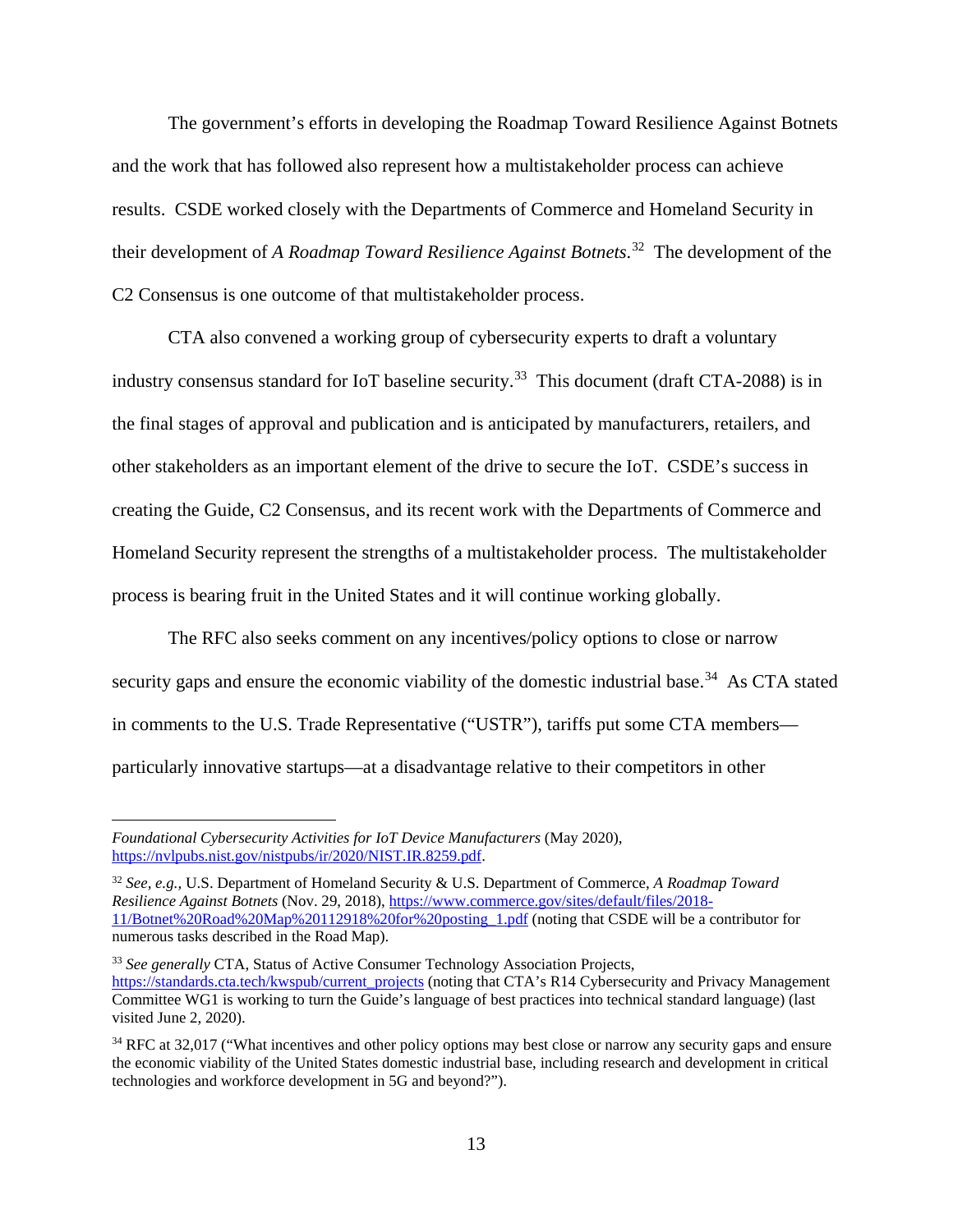nations.<sup>[35](#page-13-0)</sup> They fear that those competitors will be able to undercut them in the market by continuing to import critical components from China, now at a fraction of the cost to U.S. businesses. Other startups fear that the tariffs, and the resulting business and economic uncertainty, will prevent their products from going to market entirely.

American companies doing business in China often face limitations, including ambiguous and ever-changing regulations and a lack of clarity in Chinese law, many of which USTR specifically addressed in its Report on the Section 301 Investigation. But actions taken to address inequity in the trade relationship with China should not include tariffs that harm our competitive advantage over foreign companies. Tariffs are an indirect and blunt tool that saddle U.S. companies and consumers with added costs. Many companies that were already engaged in efforts to combat Chinese patent infringers and counterfeiters—for instance by keeping higher paying intellectual property ("IP"), research, design and engineering jobs in the U.S.—cannot afford the added burden of tariffs as high as 25%. And Chinese retaliation on U.S.-origin products has further compounded the burden U.S. companies face financially.

A better approach is to promote and encourage innovation and technological progress here in the United States. Appropriate laws, regulations, and deregulation at both the state and federal levels have and will continue to help U.S. companies strengthen their comparative advantage in technological innovation vis-à-vis China and the rest of the world.

CTA welcomed the constructive dialogue in which the Administration and Chinese officials engaged to reach a "phase 1" tariff deal. CTA further encourages multilateral

<span id="page-13-0"></span> <sup>35</sup> Comments of CTA, USTR Docket No. USTR-2018-0005 (filed May 11, 2018); *see also* Comments of CTA, USTR Docket No. USTR-2019-0015 (filed Sept. 20, 2019).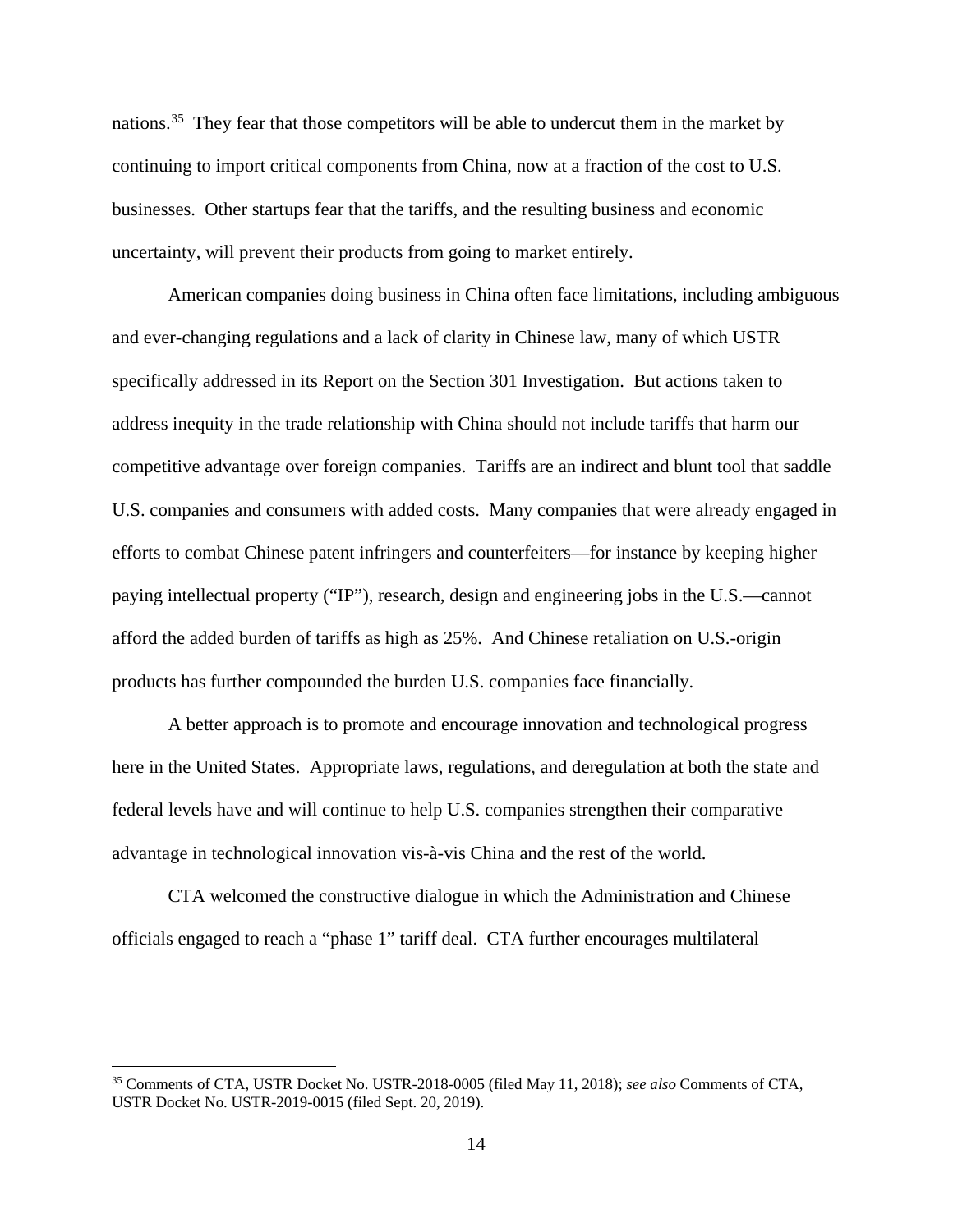diplomatic engagement with China, allowing nations also injured by China's unfair trade practices to leverage a collective counterbalancing strength.

Key priorities for these efforts should include: (i) clarification and increased transparency in Chinese IP laws; (ii) continued implementation of China's specialized and unified IP court system; encouragement of innovation with progressive rather than protectionist laws; (iii) increased legal and regulatory due process; increased fines for IP violations; and (iv) increased enforcement activities, including joint or plurilateral programs. CTA has a rich history of working with our member companies on U.S. patent reform, and with sister organizations in foreign jurisdictions on similar issues. Modernizing China's patent system would not only create a fairer trade environment, it would also save our innovative companies years of lost production and significant costs on litigation.

The U.S. should use the WTO platform to engage our trading partners in the fight for fair trade rules with China leveraging the strengths of others to help attain broader concessions from China than perhaps the U.S. could achieve unilaterally. Continuing to negotiate and enter into strategic multi- and plurilateral trade agreements will also aid U.S. competitiveness. CTA stands willing to help in such multilateral efforts.

## **IV. PROMOTING RESPONSIBLE GLOBAL DEVELOPMENT AND DEPLOYMENT OF 5G STARTS WITH SUPPORTING INDUSTRY-LED, OPEN, AND VOLUNTARY GLOBAL INTEROPERABILITY STANDARDS**

The government can best lead responsible international development and deployment of 5G and promote availability of secure and reliable equipment and services by supporting industry-led, open, and voluntary global interoperability standards for communications and information technologies. [36](#page-14-0) This approach will ensure security needs are met while also

<span id="page-14-0"></span> <sup>36</sup> RFC at 32017 ("Line of Effort Four: Promote Responsible Global Development and Deployment of 5G").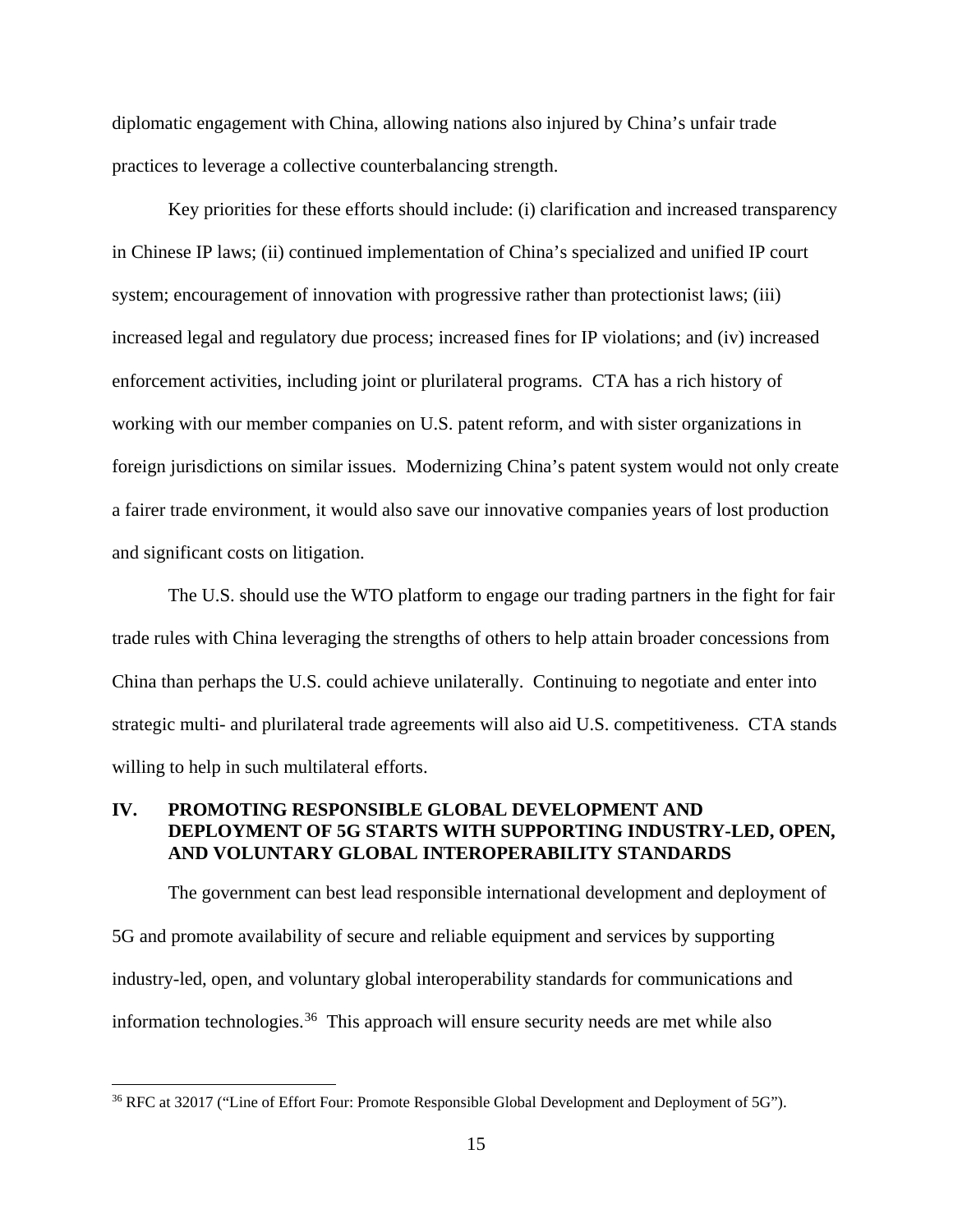maximizing innovation. As noted in a separate NTIA docket, CTA supports the NTIA's proposal "to advocate for standards from [Standards Developing Organizations ("SDOs")] developed using a consensus-based, industry-driven approach; that industry should lead international standards development processes, and that those processes should be transparent and open."<sup>[37](#page-15-0)</sup>

As in other areas of telecommunications, consensus-based technical standards and interoperability in 5G are most likely to reflect the most current technological developments and practical solutions available. For instance, many CTA members are engaged in promoting open and interoperable standards for Radio Access Networks and other aspects of advanced telecommunications networks through initiatives such as the O-RAN Alliance, the Open RAN Policy Coalition, and the Telecom Infra Project. The consumer technology marketplace is both innovative and competitive in the United States and worldwide. The current voluntary global standards process reflects this competitive environment by promoting innovation and flexibility while providing for interoperability and security.

A wide range of industry-led multistakeholder SDOs and industry consortia are already leading the development of telecommunications and information standards with respect to artificial intelligence/machine learning, consumer protection, cybersecurity, digital economy, IoT, healthcare tech, and unmanned aerial vehicles. Standards and specification development for these emerging technologies are best left to the organizations already working in these areas such

<span id="page-15-0"></span> <sup>37</sup> Comments of CTA, NTIA Docket No. 200504-0126, RIN 0660-XC04 (filed June 8, 2020); *see Request for Comments on Proposals and Positions for the 2020 World Telecommunication Standardization Assembly*, Docket No. 200504-0126, RIN 0660-XC04, 85 Fed. Reg. 27,390, 27,390 (May 8, 2020).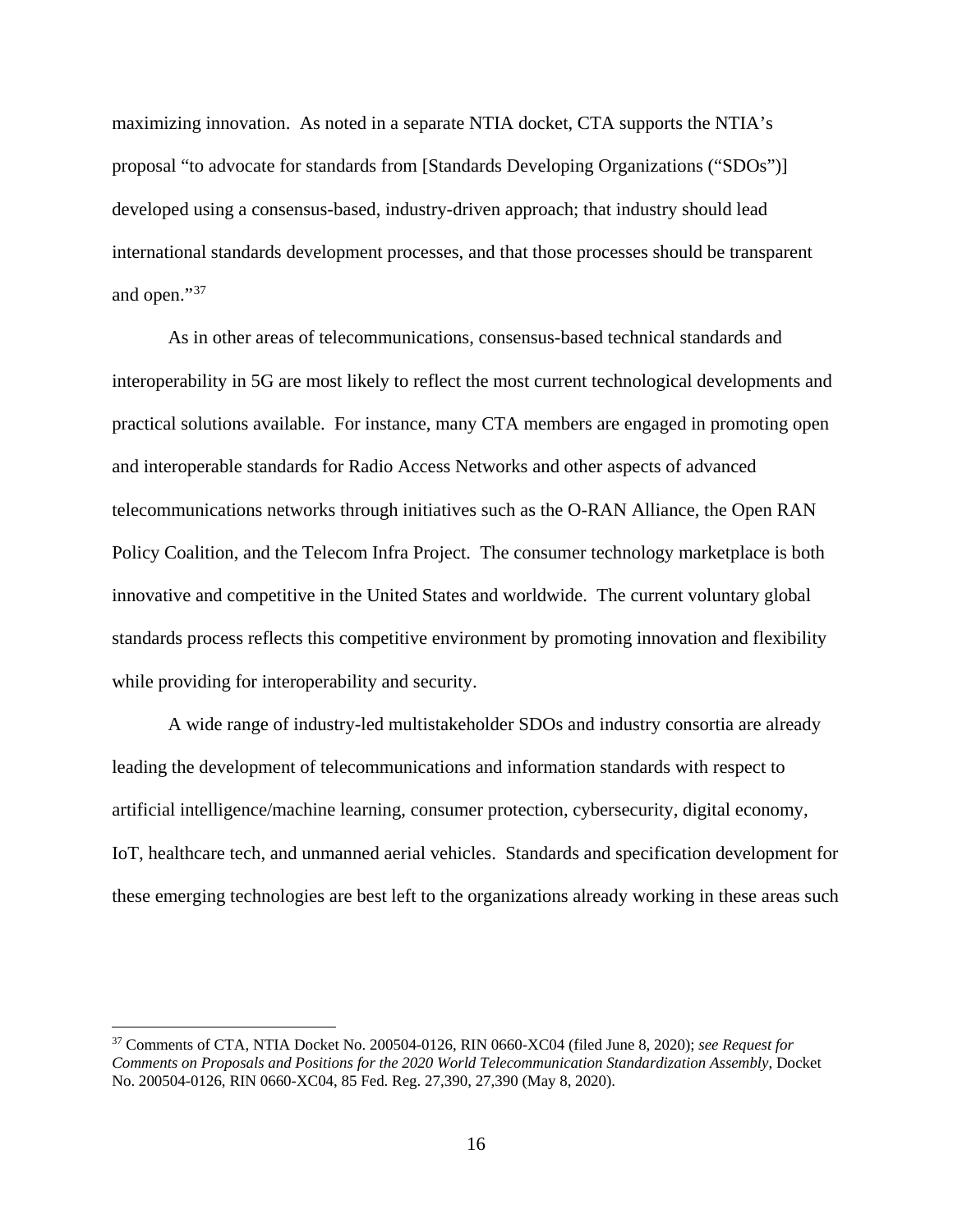as ISO ("International Organization for Standardization"), International Electrotechnical Commission ("IEC"), regional groups (*e.g.* ETSI) and industry groups (*e.g.* IEEE and CTA).<sup>[38](#page-16-0)</sup>

CTA commends the U.S. government for globally advocating for the deployment of trusted and secure 5G equipment. While CTA does not take a position for or against U.S. government financial support for industry, we do agree that it is in the U.S. national interest to support trusted and secure 5G equipment. Certain policies help. For example, the U.S. International Development Finance Corporation ("DFC," previously the Overseas Private Investment Corporation) has been supporting the deployment of trusted and secure 5G network equipment. Where statutory barriers exist with regard to potential partnerships in middle- and upper-income countries, Congress could remove such barriers.<sup>[39](#page-16-1)</sup> Similarly, the U.S. Export-Import Bank ("EXIM") has also recognized the need to support trusted suppliers with competitive export financing. Given the diverse content of all trusted suppliers' 5G equipment, EXIM should adopt a more flexible approach to U.S. content rules. Such an approach might include taking into account U.S. R&D and IP as well as significantly lowering U.S. content

<span id="page-16-0"></span><sup>&</sup>lt;sup>38</sup> See ISO, About Us,<https://www.iso.org/about-us.html> ("ISO is an independent, non-governmental international organization with a membership of 164 national standards bodies."); International Electrotechnical Commission, About the IEC,<https://www.iec.ch/about/?ref=menu> ("The International Electrotechnical Commission (IEC) is the world's leading organization that prepares and publishes International Standards for all electrical, electronic, and related technologies. Close to 20,000 experts from industry, commerce, government, test and research labs, academia, and consumer groups participate in IEC Standardization work."); Institute of Electrical and Electronics Engineers, About IEEE,<http://www.ieee.org/about/index.html> ("IEEE is the world's largest technical professional organization dedicated to advancing technology for the benefit of humanity. IEEE and its members inspire a global community to innovate for a better tomorrow through its more than 419,000 members in over 160 countries, and its highly-cited publications, conferences, technology standards, and professional and educational activities."). CTA has an extensive Technology and Standards program that includes more than 70 committees, subcommittees, and working groups; roughly 1,100 participants; and holds American National Standards Institute ("ANSI") accreditation.

<span id="page-16-1"></span><sup>&</sup>lt;sup>39</sup> Congress has recognized a need for an exemption for energy projects and similarly should enact one to support global deployment of secure and trusted telecommunications infrastructure. The European Energy Security and Diversification Act of 2019, P.L. 116-94, Div. P, Title XX, eases DFC's less-developed country requirement for energy infrastructure projects in Europe and Eurasia. This authority for energy projects, which provides commercial opportunities in upper-middle-income countries that may have both strategic and development benefits, should be extended globally for deployment of secure and trusted telecommunications infrastructure.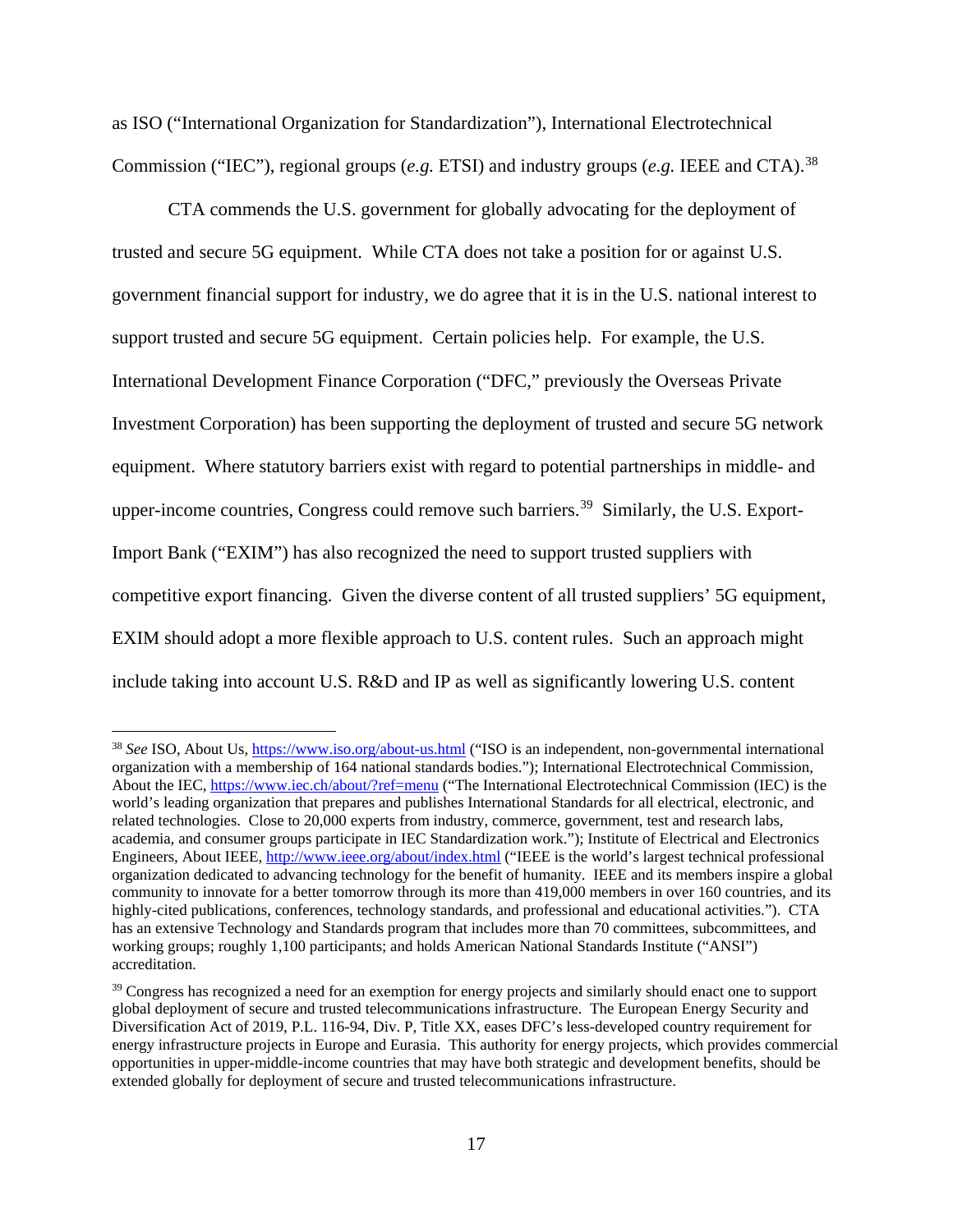requirements to support the national security priority to finance deployment of secure and trusted telecommunications infrastructure. [40](#page-17-0) 

It is important to note, as suggested in the RFC, $41$  that the issues raised in this proceeding are inherently intertwined with the Department of Commerce's ICTS supply chain proceeding and with the recent Bureau of Industry and Security ("BIS") proceeding to clarify the effect of Entity List actions and associated export control requirements on participation in standards and industry consortia processes.<sup>42</sup> In these proceedings, government agencies have proposed or undertaken actions that would adversely impact U.S. leadership in R&D, standards setting, testing, and more. While perhaps not intended, these restrictions will have the effect of impairing the United States' lead in 5G and other next-generation technologies, particularly in the development of global, harmonized interface specifications. For example, BIS recently added more companies to the Entity List and seems poised to continue to do so; as more companies are added, there are in some cases unintended consequences that actually can harm U.S. interests and penalize companies not on the Entity List.<sup>[43](#page-17-3)</sup>

For instance, participation in standards and specifications development bodies include IP rights obligations. If a company with a strong IP position is blocked from participating in such bodies, they will not be subject to the IP rights obligations (e.g., to license their IP on reasonable

<span id="page-17-0"></span> <sup>40</sup> *See, e.g.*, Export-Import Bank of the United States, Short-term content policy,

<https://www.exim.gov/policies/content/short-term-content-policy> (last visited June 25, 2020); *Id.*, Medium and longterm content policy,<https://www.exim.gov/policies/content/medium-and-long-term> (last visited June 25, 2020).

<span id="page-17-1"></span><sup>41</sup> RFC at 32,017 (seeking comment on "Line of Effort Four: Promote Responsible Global Development and Deployment of 5G" as well as the questions "Both the Department of Commerce and the Federal Communications Commission (FCC) have rulemakings underway to address the security of the telecommunications infrastructure supply chain. Are there other models that identify and manage risks that might be valuable to consider?") (footnote omitted).

<span id="page-17-2"></span><sup>42</sup> *See* Bureau of Industry and Security, *Release of "Technology" to Certain Entities on the Entity List in the Context of Standards Organizations*, Interim final rule; request for comments, 85 Fed. Reg. 36,719 (June 18, 2020).

<span id="page-17-3"></span><sup>43</sup> Bureau of Industry and Security, *Addition of Entities to the Entity List, Revision of Certain Entries on the Entity List*, Final rule, 85 Fed. Reg. 34,495 (June 5, 2020).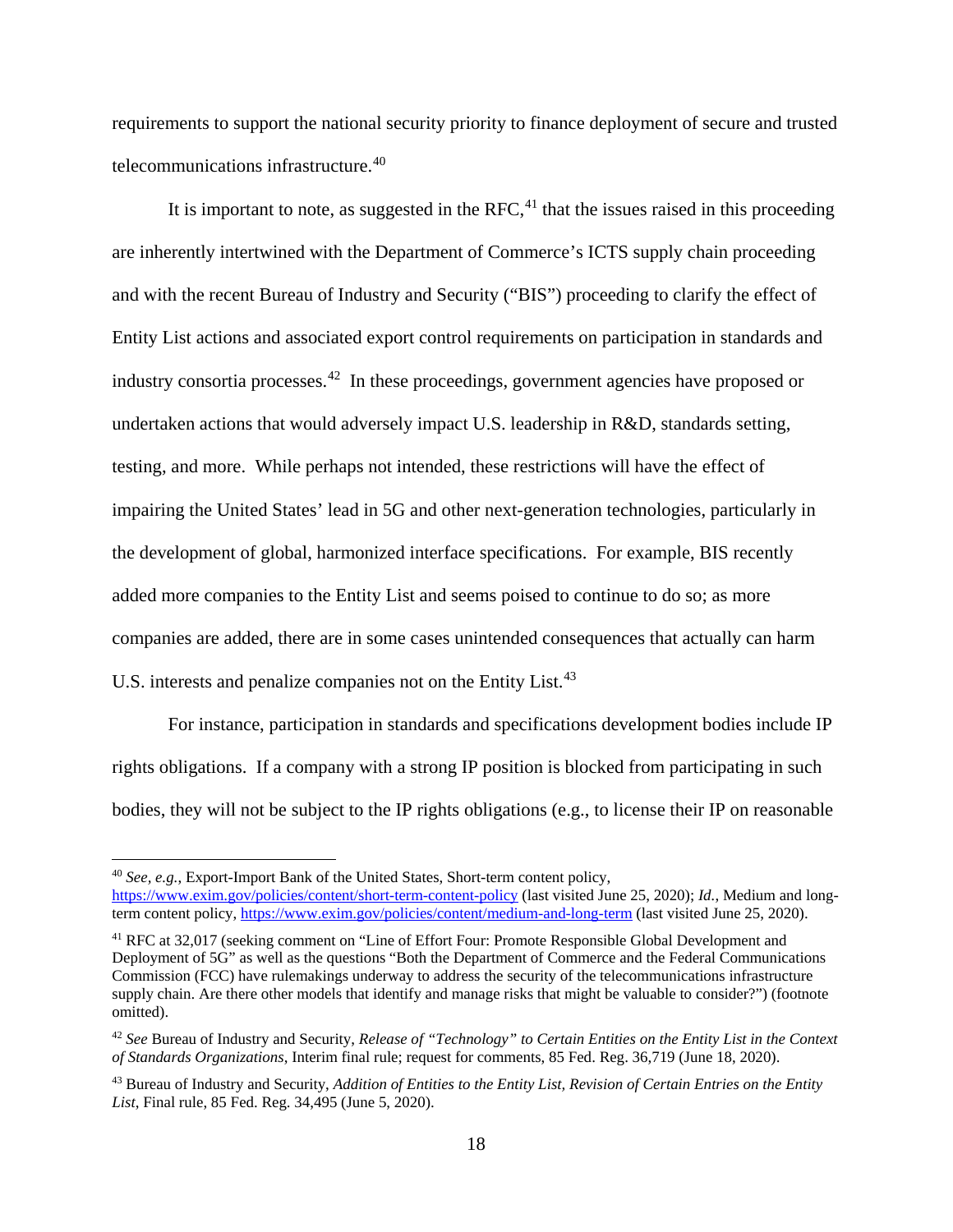and non-discriminatory terms) that are associated with participation—but these very obligations help protect other companies involved in the standards process and those seeking to adopt and implement the standard.

Essential patents in wireless communications can also come from outside the 5G process. All major SDOs support Reasonable and Non-Discriminatory ("RAND") IP requirements for participation, so the current uniformity in patent protections in all areas benefits all equally. If there are different restrictions on participation in 5G standards- and specifications-setting bodies versus non-5G bodies, protection for U.S. companies (including carriers, device makers, chip makers, and software makers) will be compromised. The U.S. government should take great care not to upset the apple cart of a functional standards development process that has been carefully refined over more than a century of standards setting and intellectual property rights law development.

Finally, CTA notes that the U.S. government should tread carefully in terms of Department of Defense ("DOD") engagement in standards processes.<sup>44</sup> Of course, it is not unreasonable for DOD as a customer of technology with the highest-level security needs to seek to ensure that its requirements will be met. However, in terms of global leadership and innovation, the Administration should consider whether U.S. government, and specifically DOD, involvement in standards setting would send the wrong message—including whether it would give cover for military institutions from other countries to seek to engage in 5G standards and

<span id="page-18-0"></span> <sup>44</sup> Justin Doubleday, Defense Dept. Looks to Participate in Global 5G Standards-Setting Bodies, Inside Defense (June 8, 2020) ("The Pentagon has established a new 'tiger team' to engage fifth-generation wireless standards bodies … 'We don't typically get engaged in standards, but because of this 5G being so important to the department we found it necessary to engage the standards bodies, the [3<sup>rd</sup> Generation Partnership Project], the ATIS. ... We're in partnership with industry, the federal government, and others, not just from a U.S. perspective, but from a global perspective.'") (quoting Frederick Moorefield, Jr., deputy chief information officer for command, control, and communications).